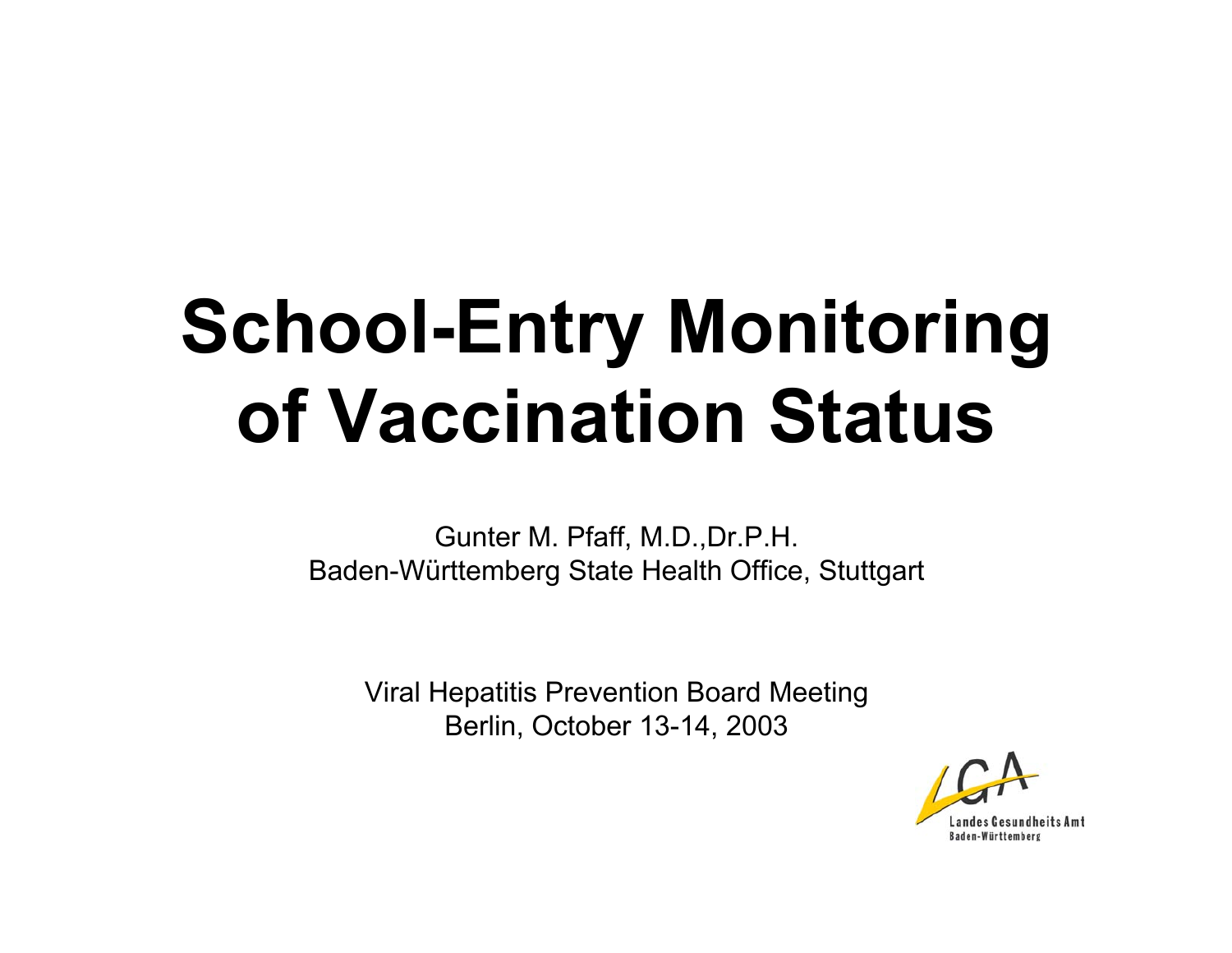# **Topics**

- Available sources of data
- Hepatitis B vaccination data
	- $-$ – Germany, Federal and by State
	- –Regional
- Hepatitis A vaccination data
	- $-$ Baden-Württemberg and regional

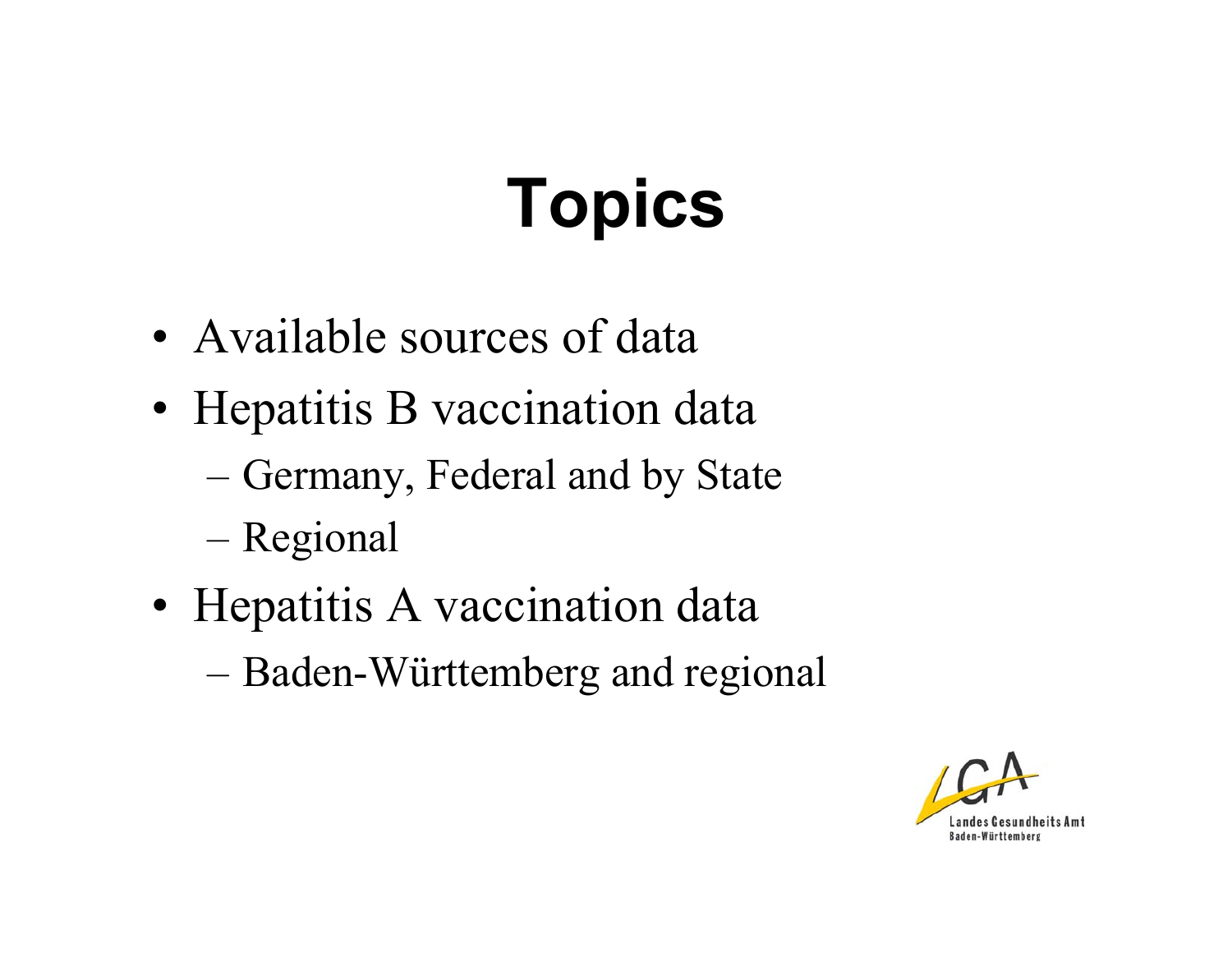## **Acknowledgements**

- •Federal and State data were compiled at the Robert Koch-Institute, and were provided by Dr. Sabine Reiter, RKI.
- •Data from Bavaria were compiled at the Bayerisches Landesamt für Gesundheit und Lebensmittelsicherheit, and were provided by Dr. Stephan Arenz and Dr. Gabriele Morlock.
- •Data from Baden-Württemberg were compiled at the Landesgesundheitsamt Baden-Württemberg. Sources: School-entry examination data and regional vaccination surveys in secondary schools. Special thanks to local p.h.s. staff and to Dr. Caroline Dreweck and Rainer Brosch at the LGA.

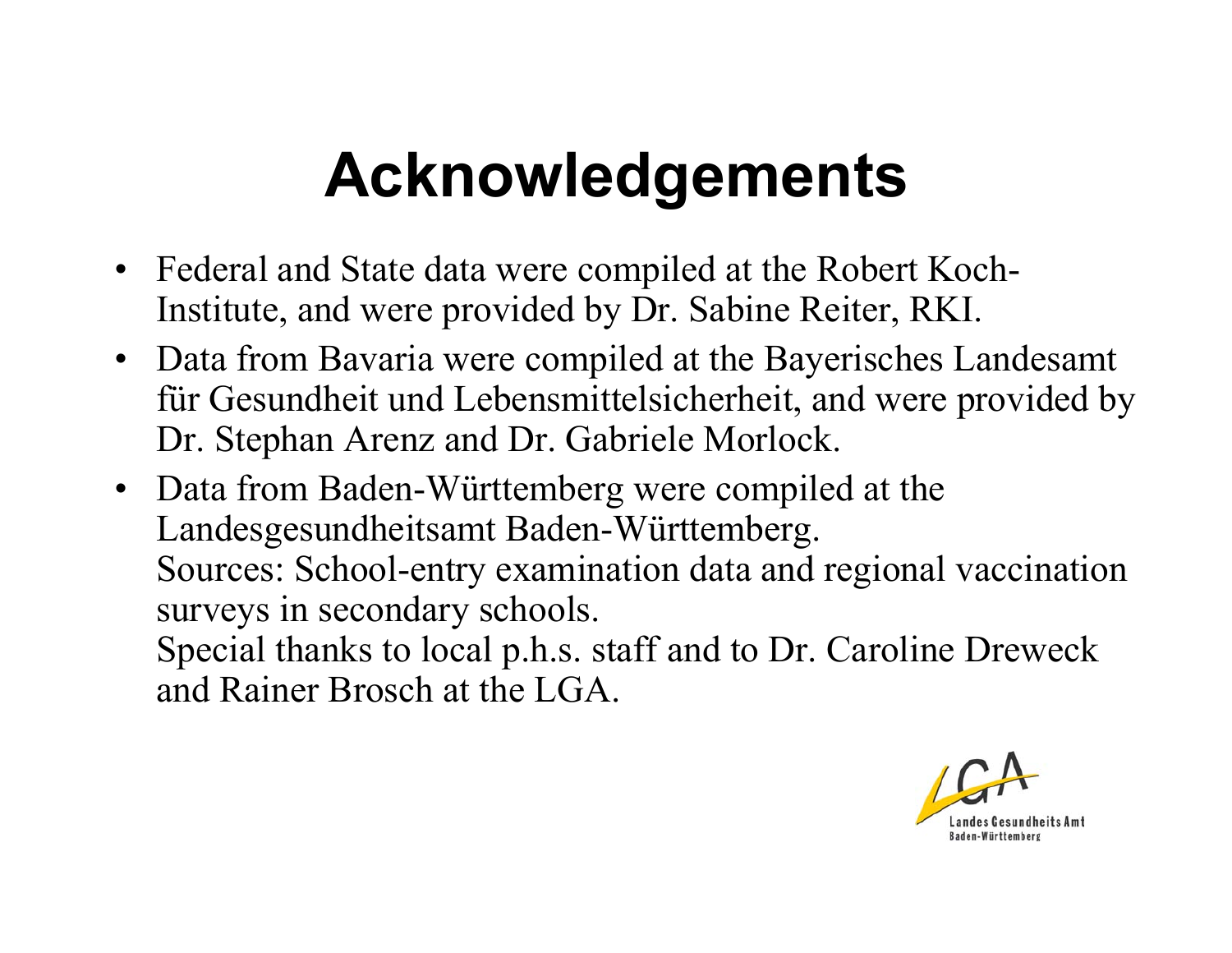### **§ 34 Abs. 11 Infection Protection Act**

The public health office or a physician charged by the p.h.s. has, at the initial admission of a child to the 1st class of a primary school, to record the vaccination status, and to forward the anonymized and aggregated data via the state health authority to the Robert Koch-Institut.

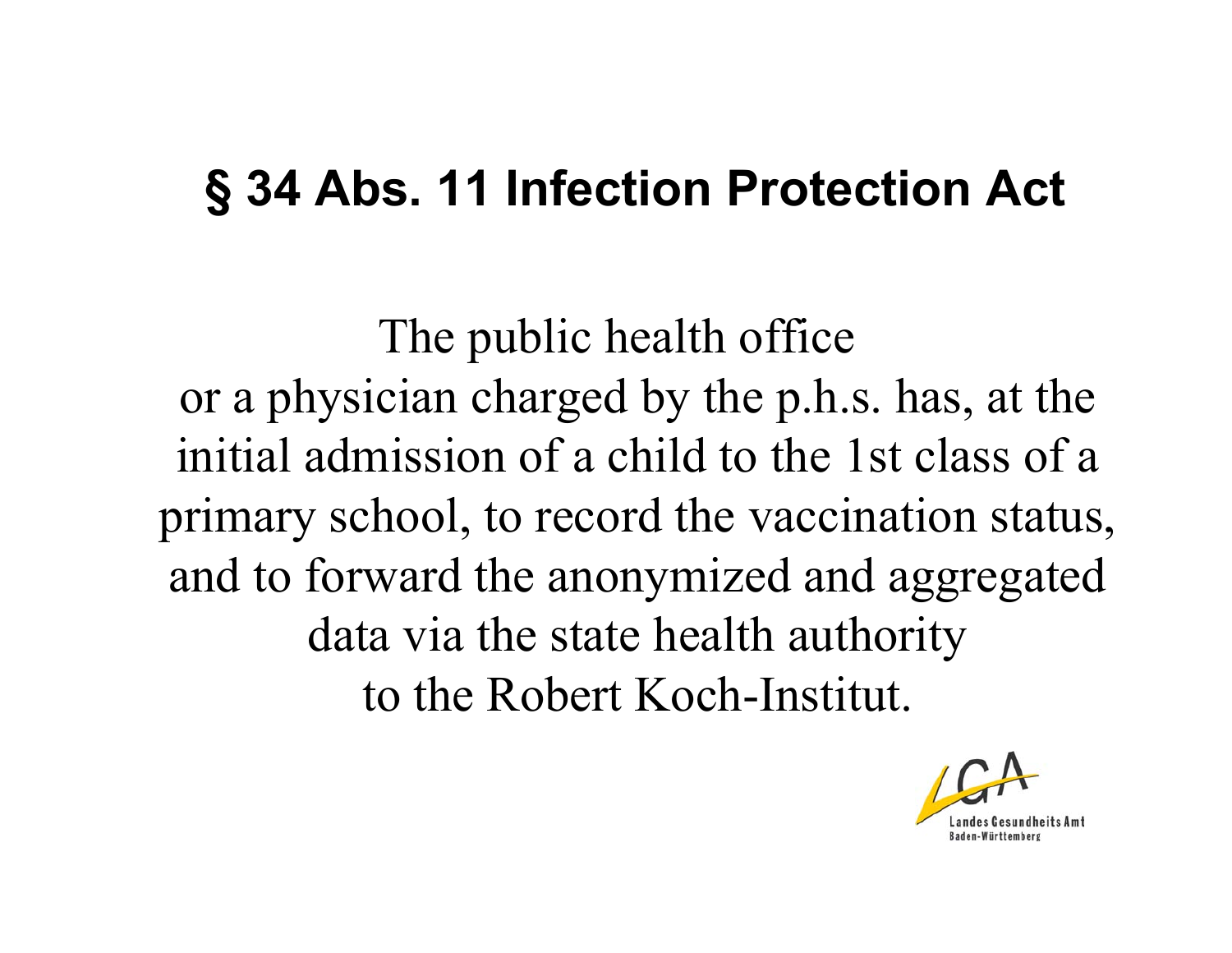#### **Consequences flowing from § 34 Abs. 11 IfSG**

- •• Local public health service offices are required to record the vaccination status of all children at school entry
- •• Timely, complete survey
- •• Parents are not obliged to cooperate. The provision of information and vaccination certificates is voluntary.

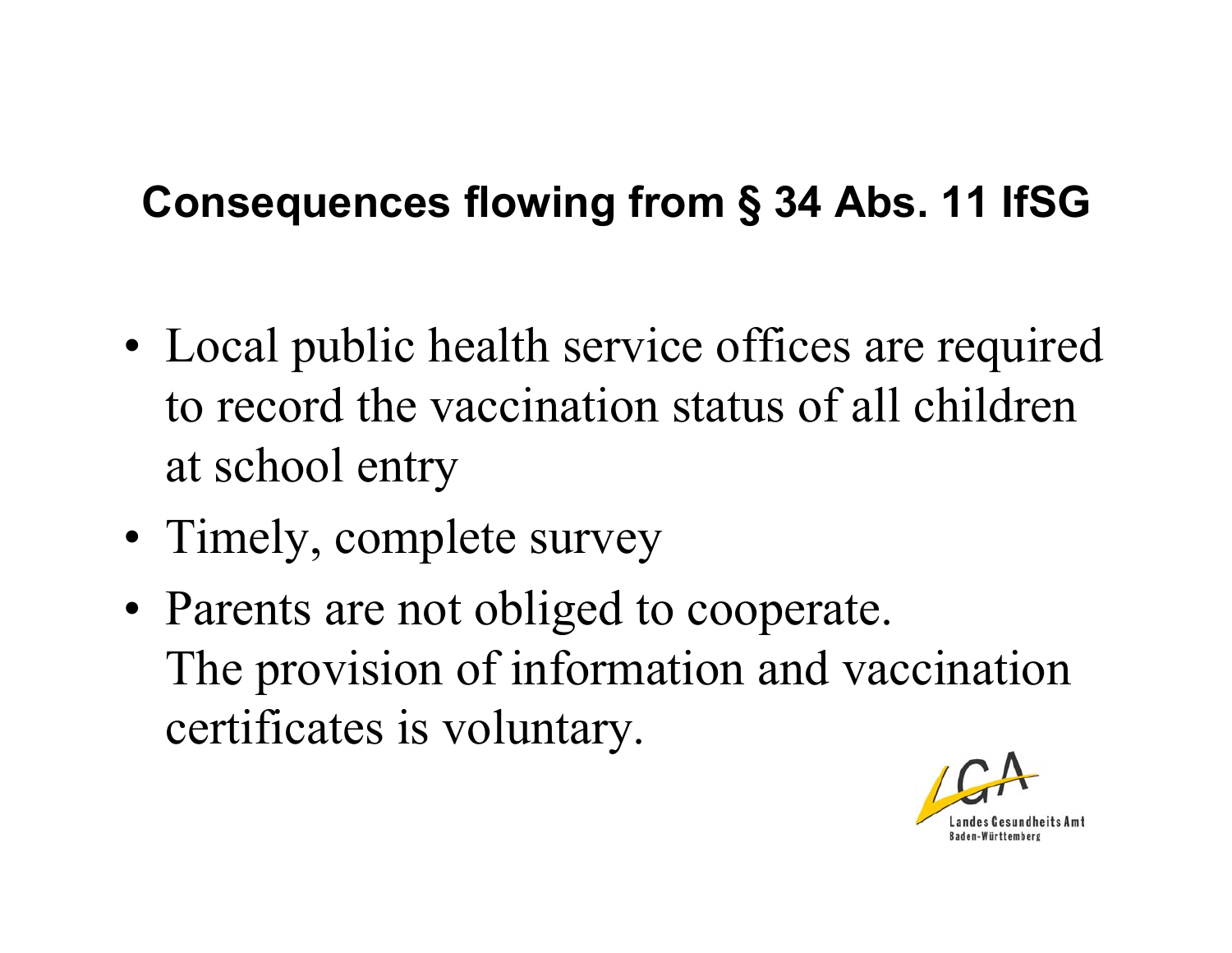#### **Vaccination Rates at School-Entry Examinations, Germany, 2000-2002**



Basis: 681.561 children with vaccination certificate, Excl. Hamburg, Bremerhaven

*Data provided by Sabine Reiter, Robert Koch-Institut*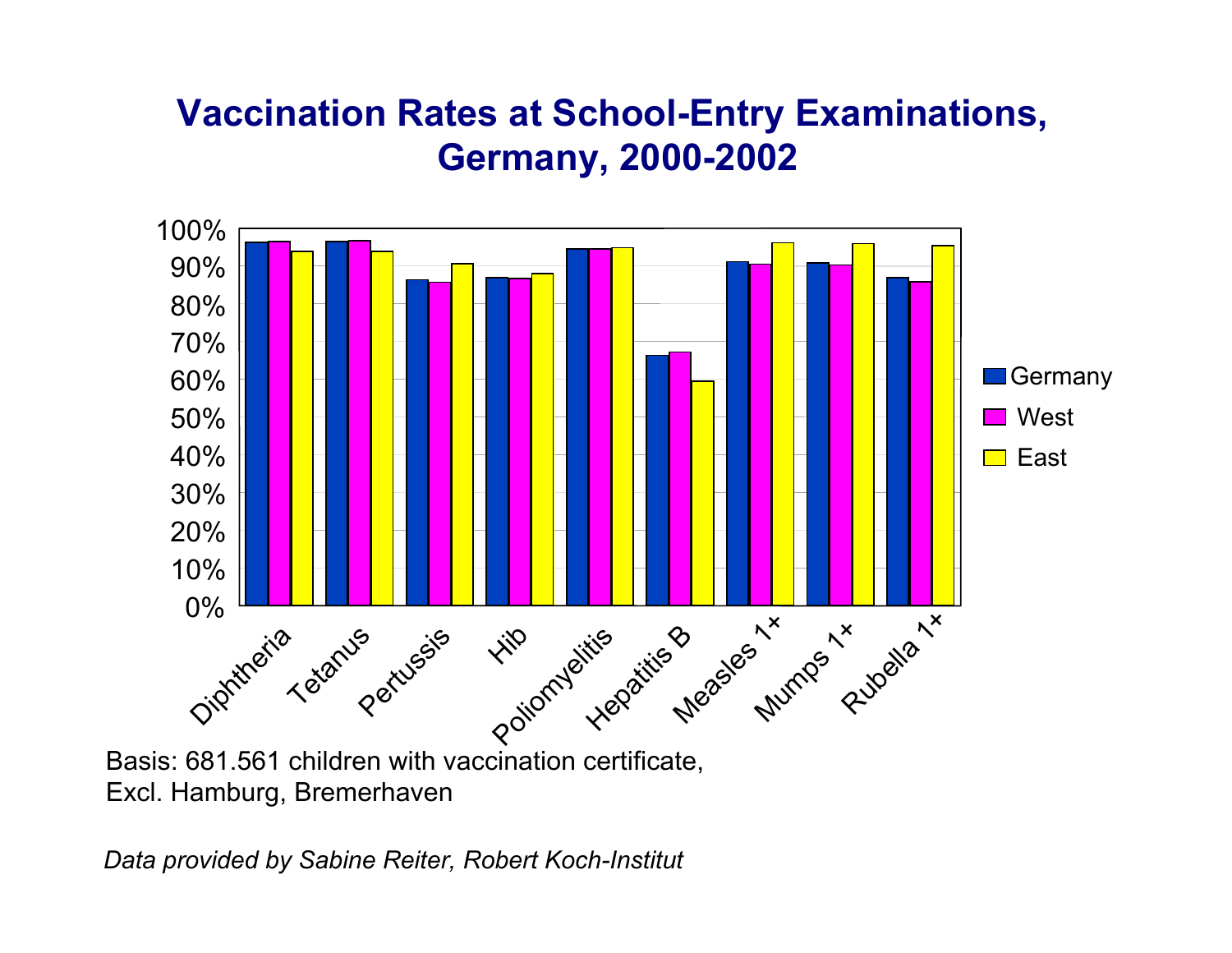#### **Vaccination Rates at School-Entry Examinations, Germany, 2000-2002**

**Basis: Children examined / with vaccination certificates**



Excl. Hamburg, Bremerhaven, Sachsen Summann Status: September 2003

*Data provided by Sabine Reiter, Robert Koch-Institut*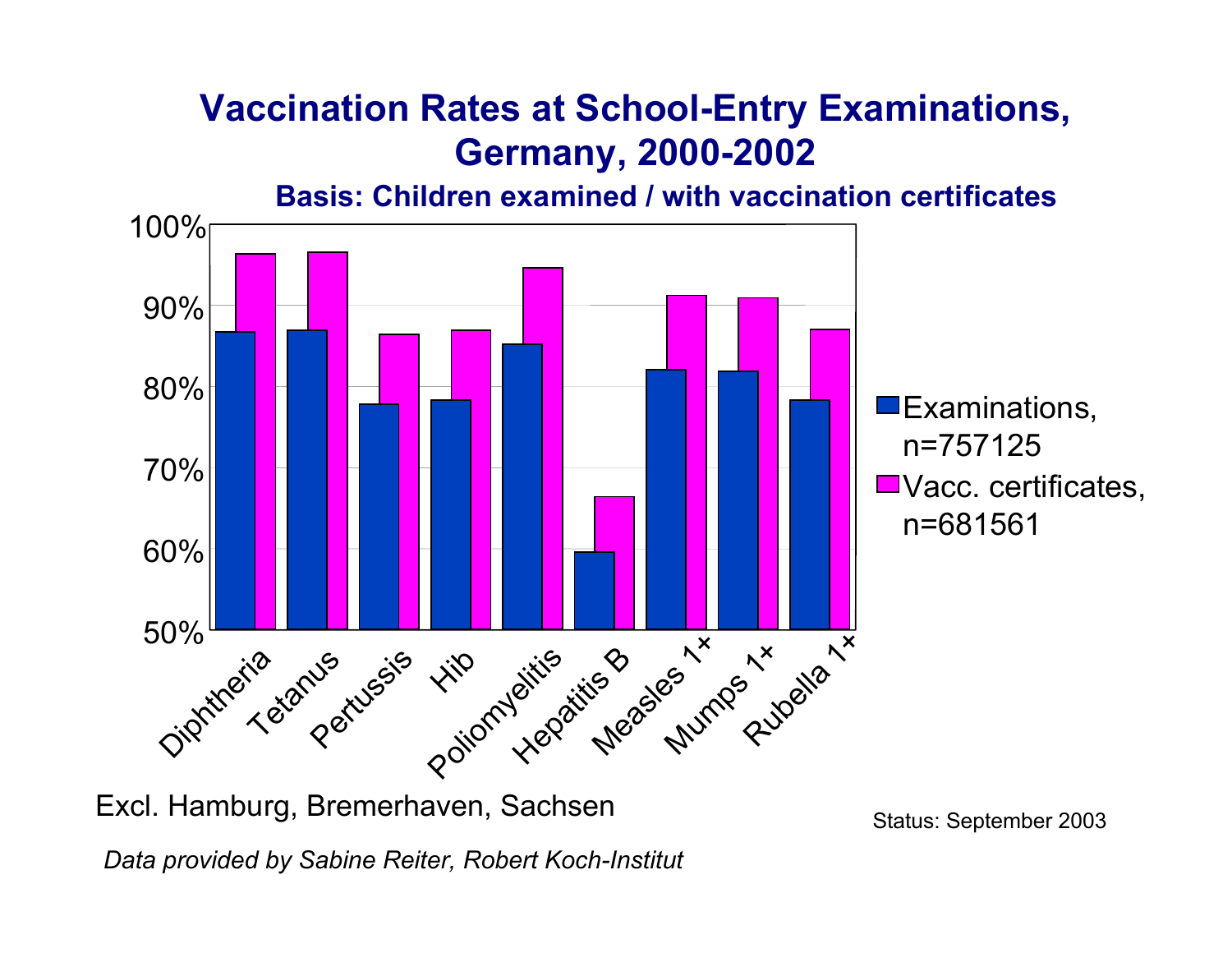#### **School-Entry Examinations, Baden-Württemberg 2002**



ts Amt Landes **Baden-Württemberg**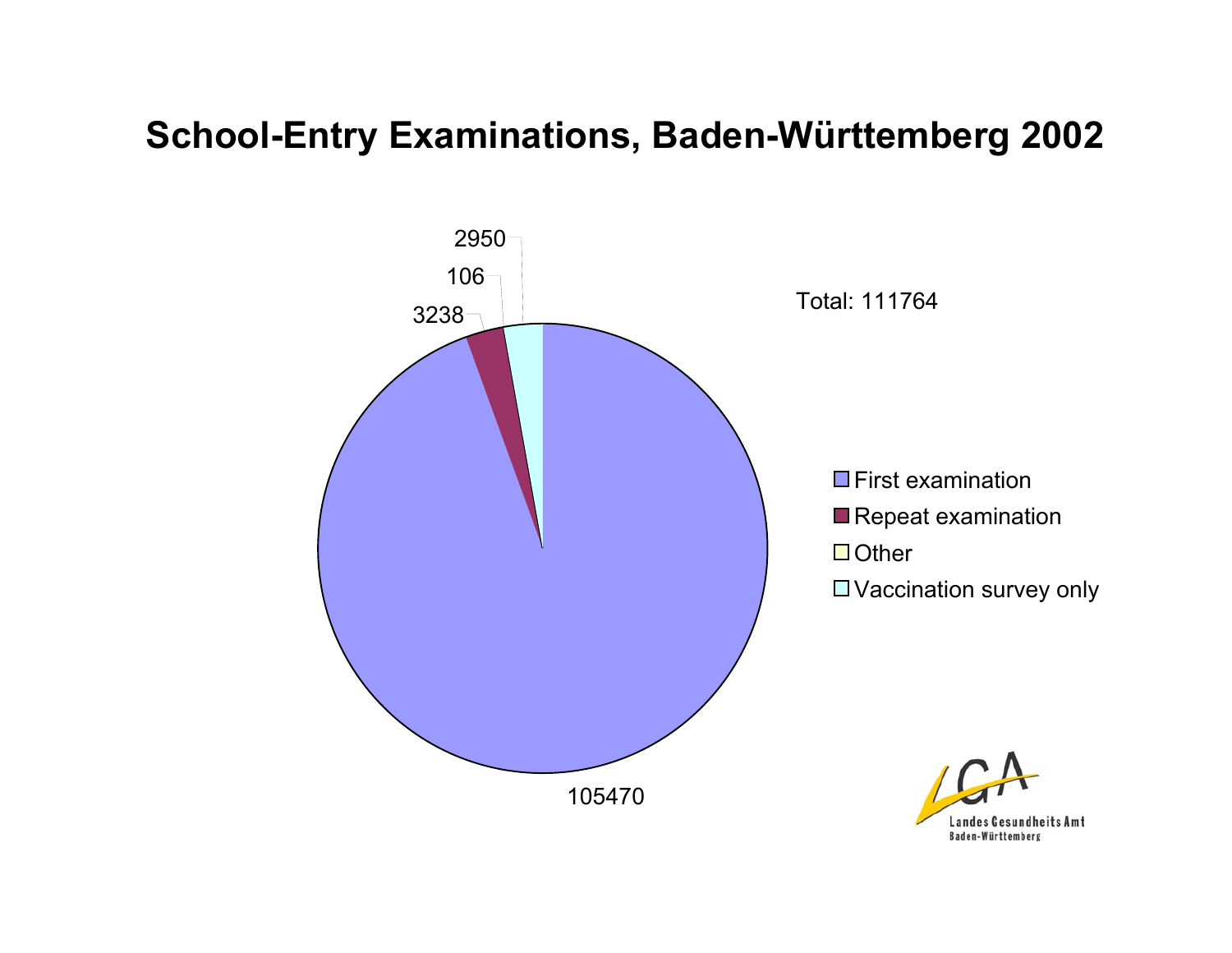#### **Vaccination Coverage Rates at School-Entry Examinations, Baden-Württemberg 1987-2002**

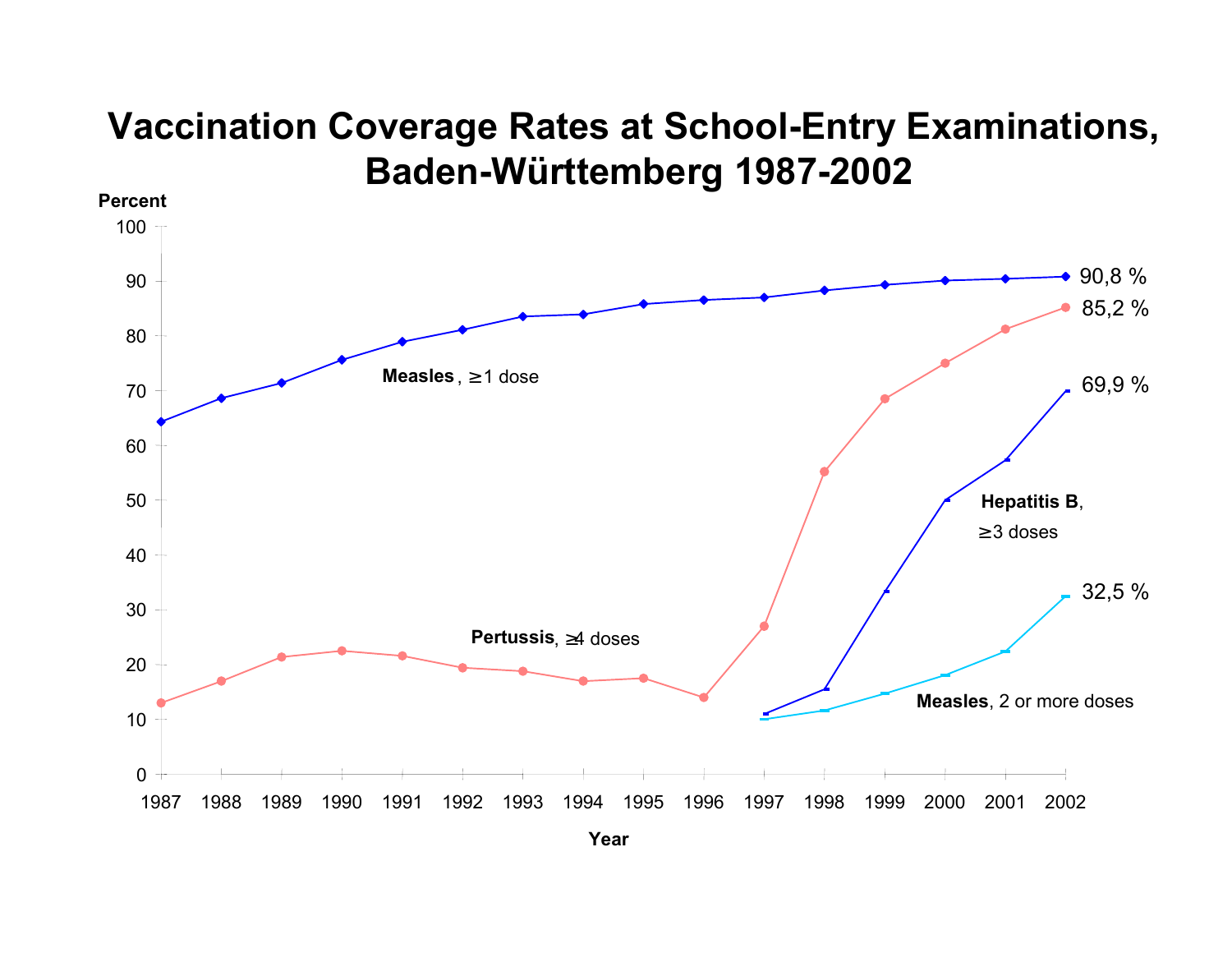#### **Percentage of Children with Vaccination Certificate at School-Entry Examinations, by Nationality, Baden-Württemberg, 2003**

| Nationality | Certificate provided by |
|-------------|-------------------------|
| German      | 93,1                    |
| Turkish     | 84,6                    |
| Italian     | 88,7                    |
| Greek       | 82,5                    |
| Former YU   | 90,5                    |
| ther        | 79,5                    |

Provisional data from 32 / 38 regional public health offices as of October 12, 2003

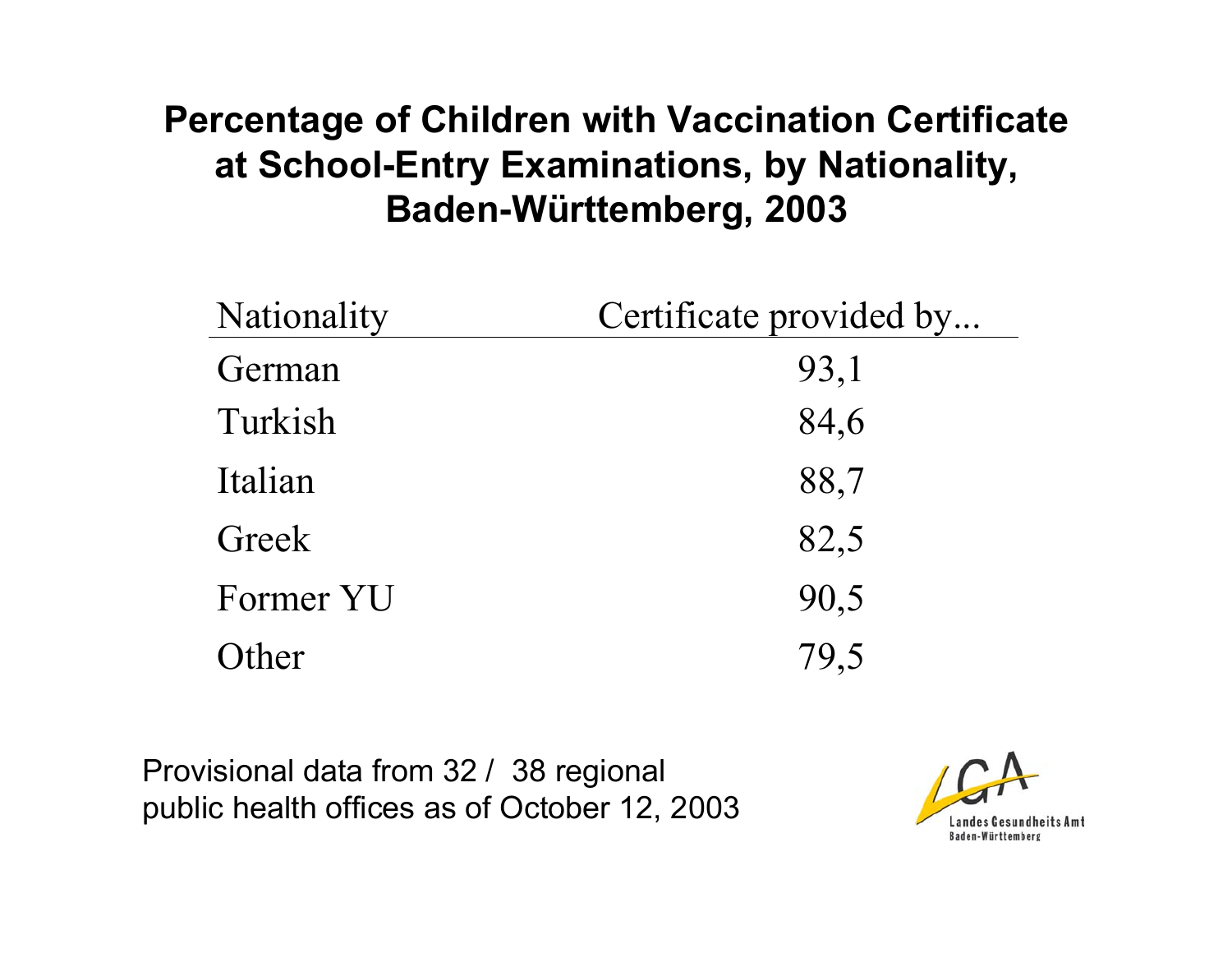#### **Hepatitis B Vaccination Coverage at School-Entry Examinations, by Nationality, Baden-Württemberg 2003**

 $\Omega$ tatus  $\sim$ 

| Nationality | Unvaccinated | 1-2 Doses | $3+$ Doses |
|-------------|--------------|-----------|------------|
| German      | 16,7         | 4,6       | 78,9       |
| Turkish     | $7,6*)$      | 5,6       | 86,8       |
| Italian     | 7,9          | 5,3       | 86,8       |
| Greek       | 7,8          | 5,2       | 88,2       |
| Former YU   | 7,5          | 4,0       | 86,3       |
| Other       | 12,3         | 7,4       | 80,3       |

Provisional data from 32 / 38 regional public health offices as of October 12, 2003 \*) P< 0.001 for vaccination vs. otherwise

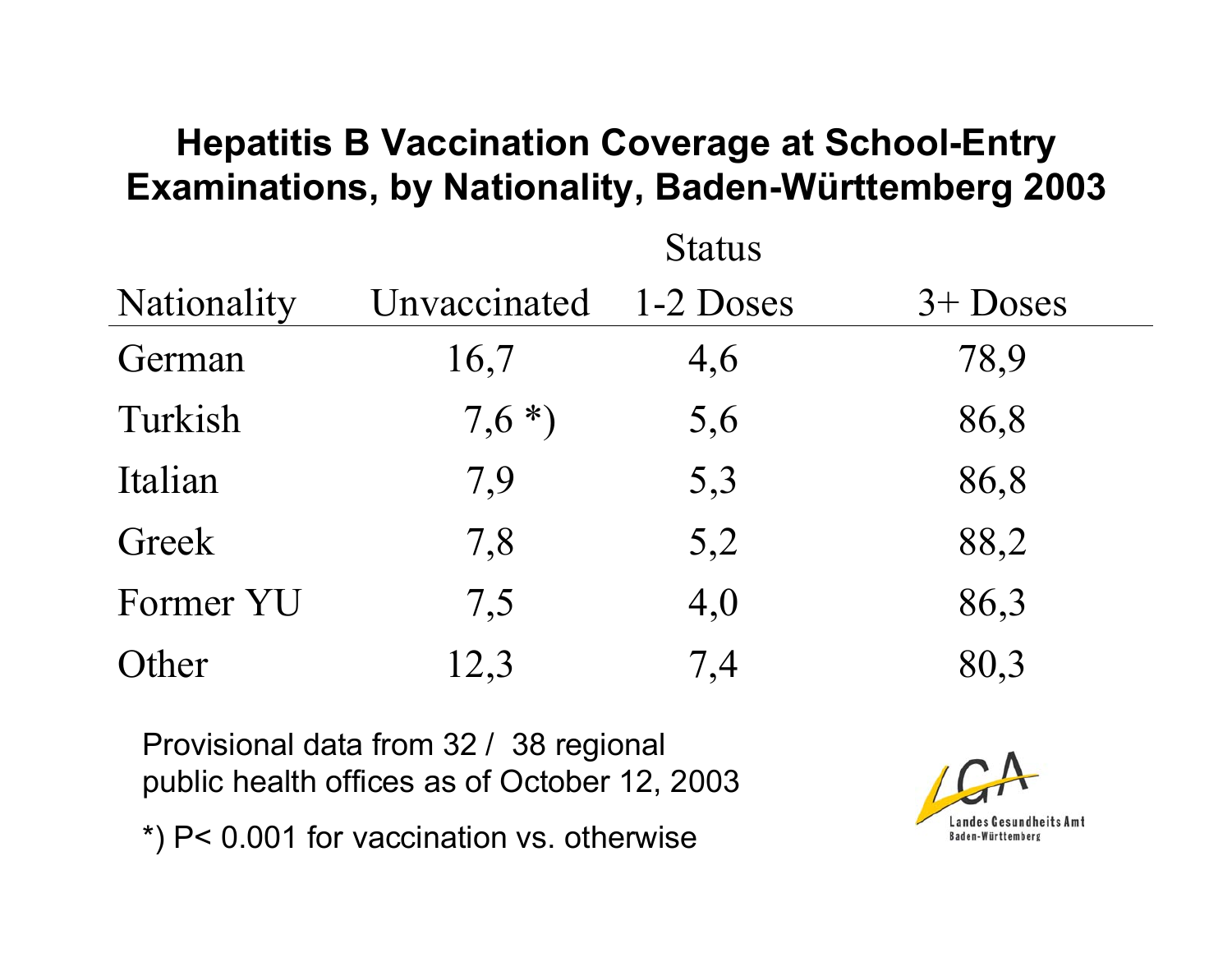#### **Hepatitis A Vaccination Coverage at School-Entry Examinations, by Nationality, Baden-Württemberg 2003**

|             |              | <b>Status</b> |             |
|-------------|--------------|---------------|-------------|
| Nationality | Unvaccinated | 1-2 Doses     | $3 +$ Doses |
| German      | 94,5         | 2,6           | 3,0         |
| Turkish     | 90,8         | 4,9           | 4,3         |
| Italian     | 94,5         | 2,6           | 3,0         |
| Greek       | 94,6         | 2,3           | 3,1         |
| Former YU   | 93,1         | 2,7           | 4,2         |
| Other       | 90,6         | 6,3           | 3,1         |

Provisional data from 32 / 38 regional public health offices as of October 12, 2003

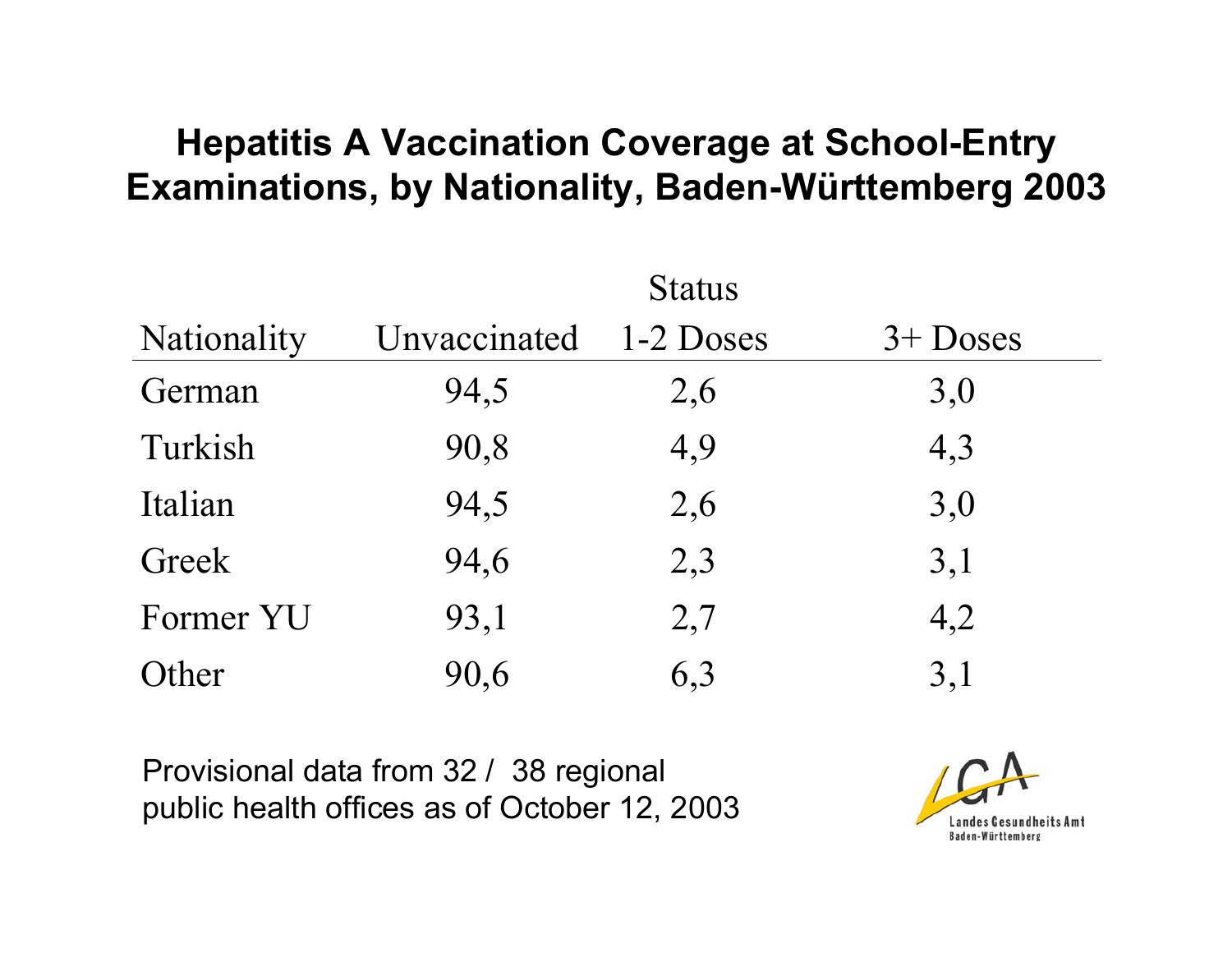#### **Vaccination Coverage Rates for Hepatitis B at School-Entry Examinations, by reporting Public Health Office, Bavaria 2002**



*Bayerisches Landesamt für Gesundheit und Lebensmittelsicherheit*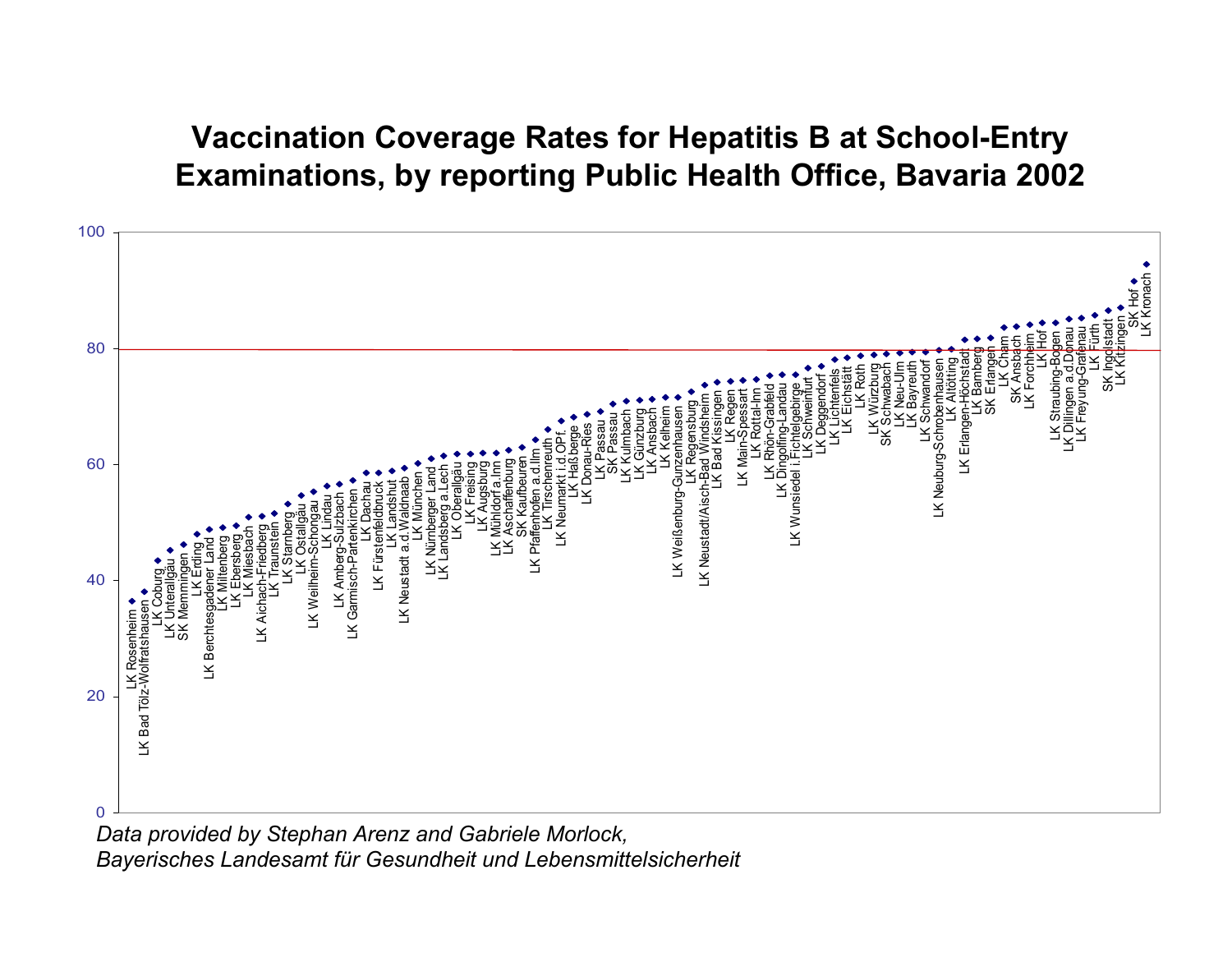#### **Vaccination Coverage Rates for Hepatitis B at School-Entry Examinations, by reporting Public Health Office, Bavaria 2002**



*Data provided by Stephan Arenz and Gabriele Morlock, Bayerisches Landesamt für Gesundheit und Lebensmittelsicherheit*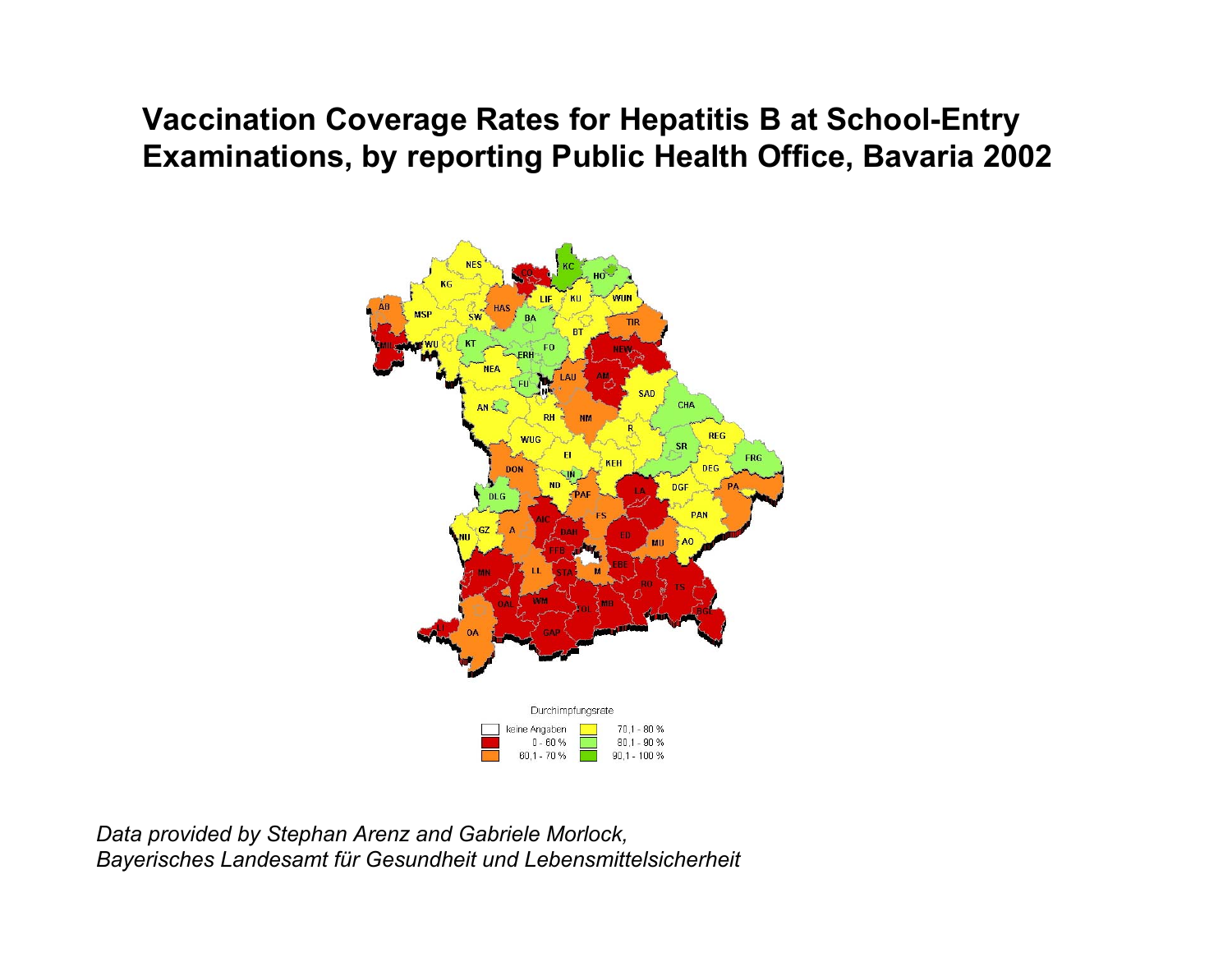#### **Availability of Vaccination Coverage Data for Secondary School Children (Grades 5-9) by County, Baden-Württemberg 2002/2003**



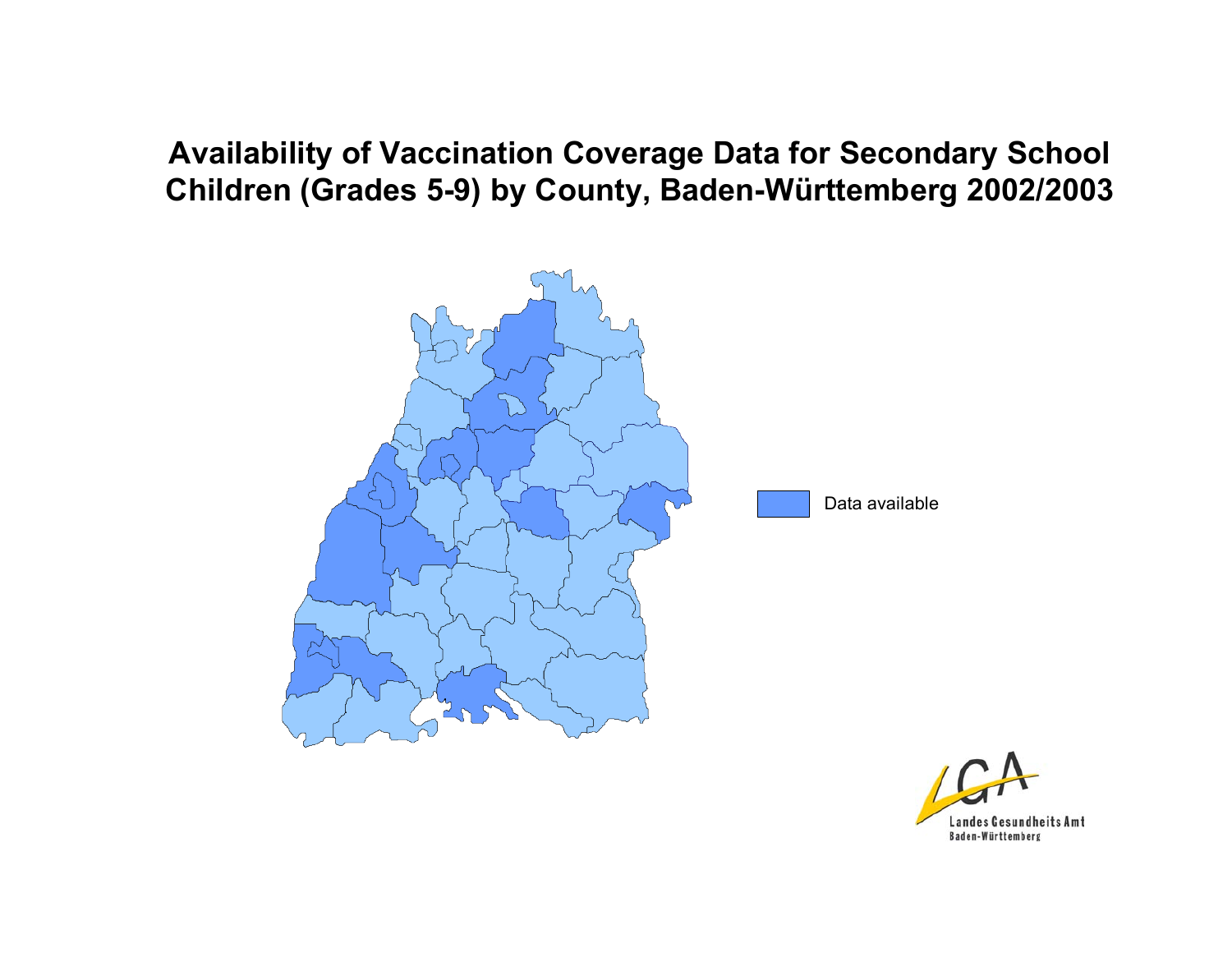#### **Vaccination Coverage among Children 11-12 Years, Baden-Württemberg, 2002/2003**

## Hepatitis B V accine Age Unvaccinated 3+ Doses 11 y rs. (n=7927) 29,6 58,5 12 y rs. (n=5547) 40,2 46,9

Pooled data from surveys in 11 counties. Data may not be representative of entire source population.